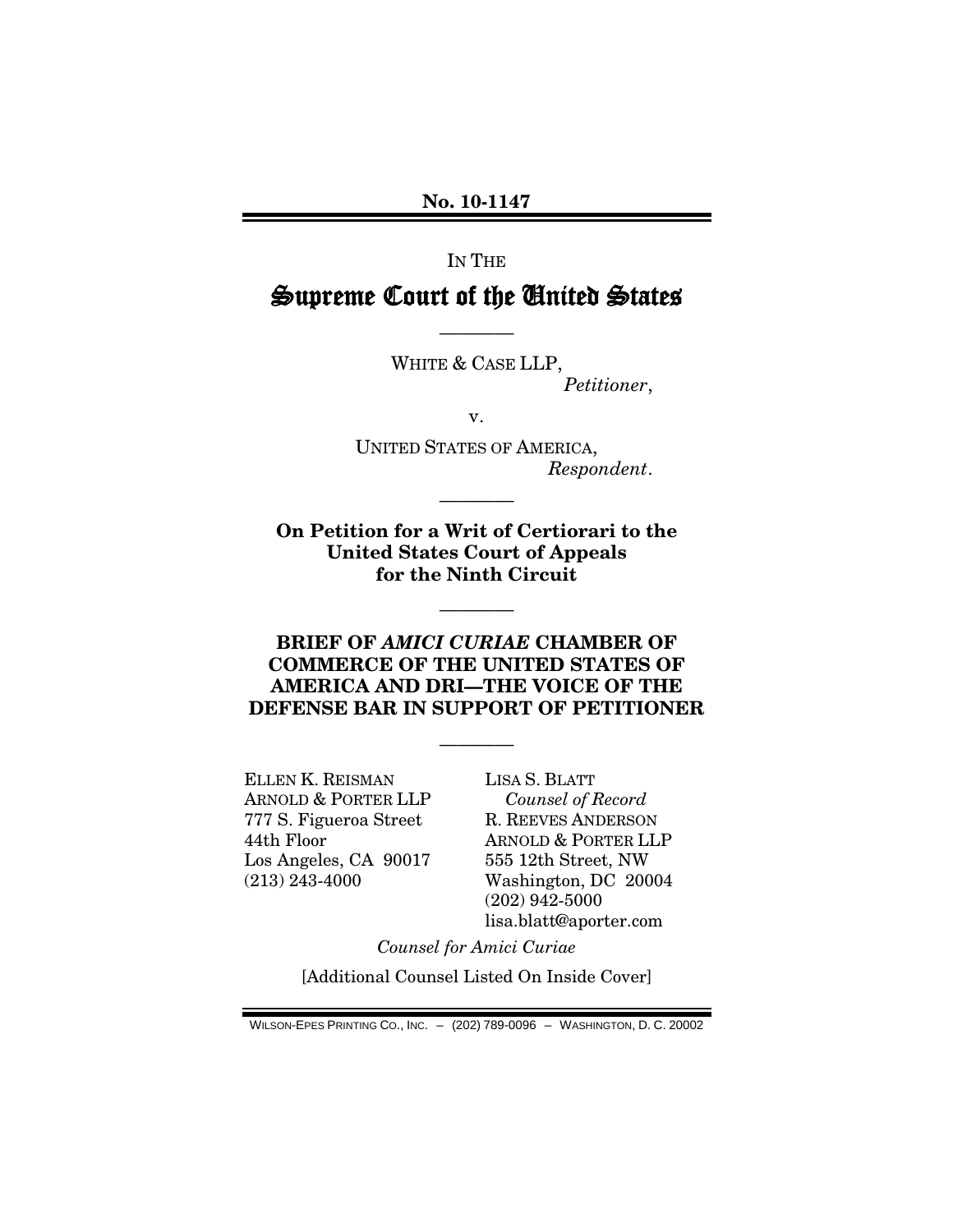ROBIN S. CONRAD NATIONAL CHAMBER LITIGATION CENTER 1615 H Street, NW Washington, DC 20062 (202) 463-5337

*Counsel for Chamber of Commerce of the United States of America*

R. MATTHEW CAIRNS GALLAGHER CALLAHAN & GARTRELL PC 214 North Main Street Concord, NH 03301 (603) 545-3622

*Counsel for DRI—The Voice of the Defense Bar*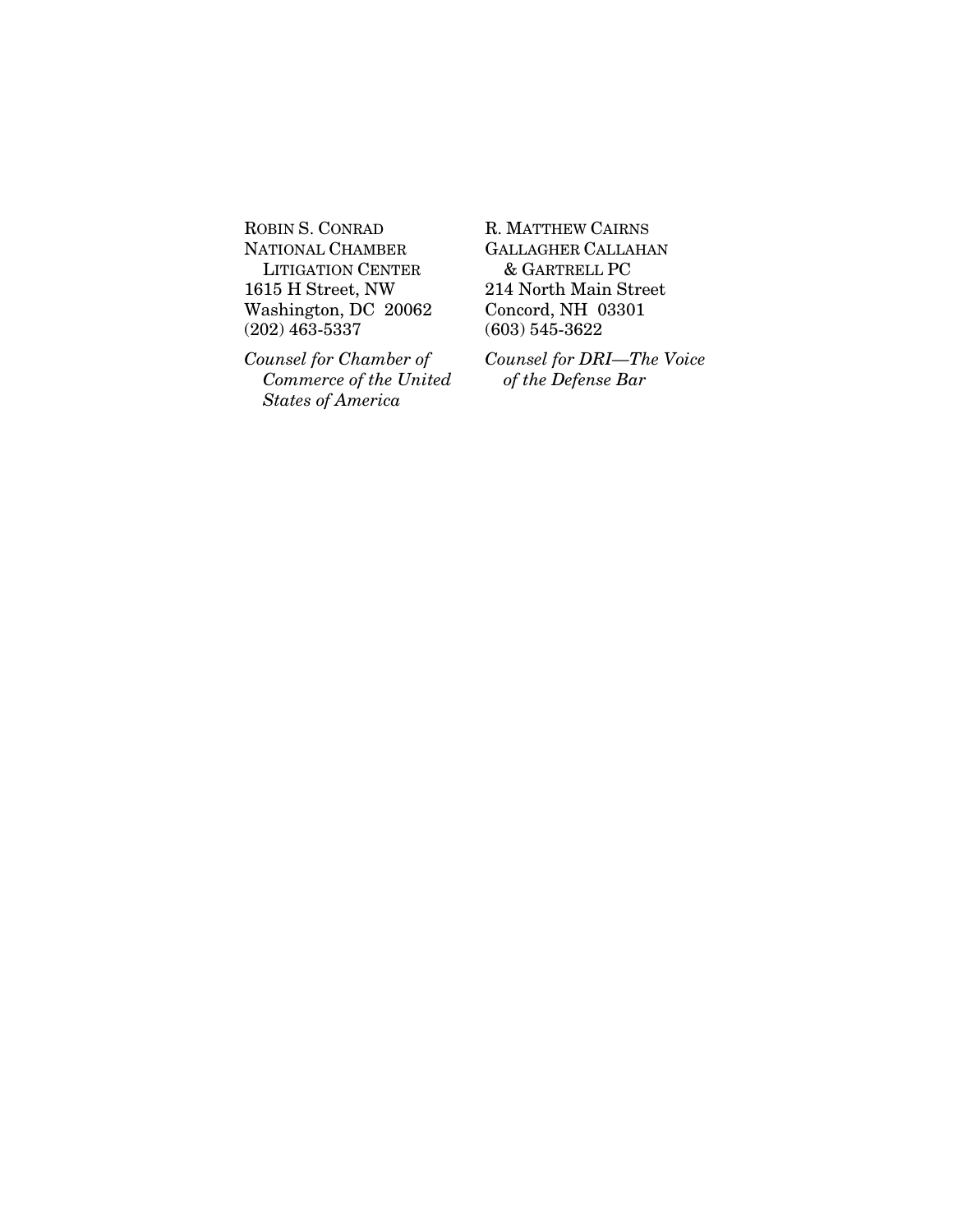# TABLE OF CONTENTS

|                                                                                                               | Page           |
|---------------------------------------------------------------------------------------------------------------|----------------|
| TABLE OF AUTHORITIES                                                                                          | $\mathbf{ii}$  |
| INTEREST OF AMICI CURIAE                                                                                      | 1              |
|                                                                                                               | $\overline{2}$ |
|                                                                                                               | $\overline{4}$ |
| I. THIS COURT'S REVIEW IS NEEDED<br>TO CORRECT THE DECISION BELOW<br>AND RESOLVE A THREE-WAY CIR-             | 4              |
| A. Plaintiffs Can Exploit The Ninth<br>Circuit's Per Se Rule To Leverage<br>Speedy And Sizable Settlements In | 4              |
| B. The Existing Circuit Split Incenti-                                                                        | 9              |
| II. THIS CASE HAS BROAD IMPLICA-<br>TIONS FOR NUMEROUS AREAS OF                                               |                |
|                                                                                                               | 11             |
|                                                                                                               | 12             |
|                                                                                                               |                |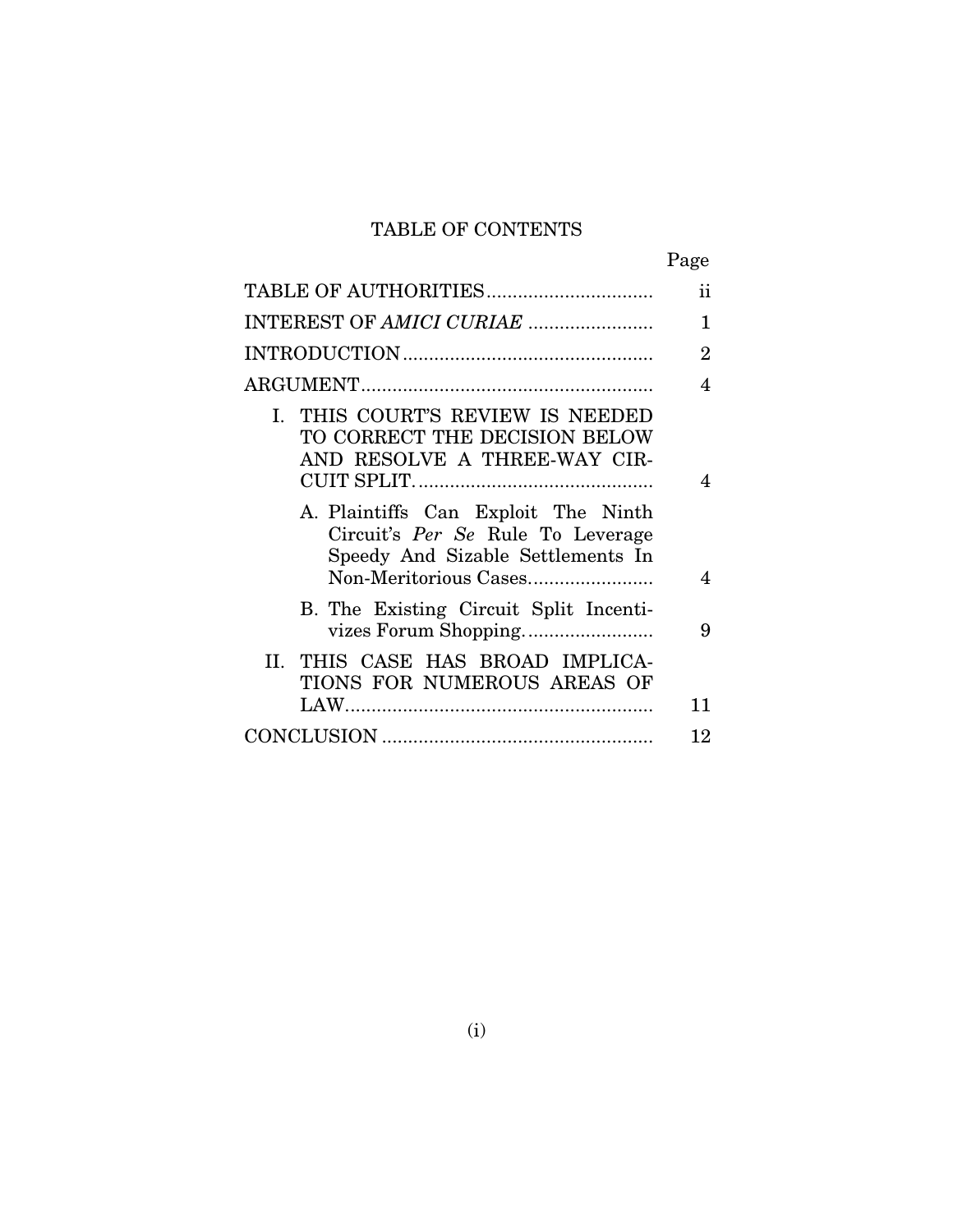# TABLE OF AUTHORITIES

| <b>CASES</b>                                                                                                               | Page(s)                 |
|----------------------------------------------------------------------------------------------------------------------------|-------------------------|
| Baxter v. Palmigiano,                                                                                                      | 6                       |
| Blue Chip Stamps v. Manor Drug Stores,                                                                                     | 8                       |
| Degen v. United States,                                                                                                    | 4                       |
| In re Grand Jury Subpoena,<br>836 F.2d 1468 (4th Cir. 1998)                                                                | 5                       |
| Jerman v. Carlisle, McNellie, Rini, Kramer<br>& Ulrich LPA, 130 S. Ct. 1605 (2010)                                         | 8                       |
| Lockheed Martin Corp. v. L-3 Commc'ns<br>Integrated Sys., L.P., No. 05-CV-902, 2010<br>WL 1891779 (N.D. Ga. Mar. 31, 2010) | 6                       |
| Mitchell v. United States,                                                                                                 | 6                       |
| Roadway Express, Inc. v. Piper,                                                                                            | 6                       |
| Seattle Times Co. v. Rhinehart,                                                                                            | $\overline{\mathbf{4}}$ |
| Stoneridge Inv. Partners, LLC v. Scientific-<br>Atlanta, Inc., 552 U.S. 148 (2008)                                         | 7                       |
| United States v. Kordel,                                                                                                   | $4 - 5$                 |
| FEDERAL STATUTES AND RULES                                                                                                 |                         |
|                                                                                                                            | 11                      |
|                                                                                                                            | 6                       |
|                                                                                                                            | 6                       |
|                                                                                                                            | 6                       |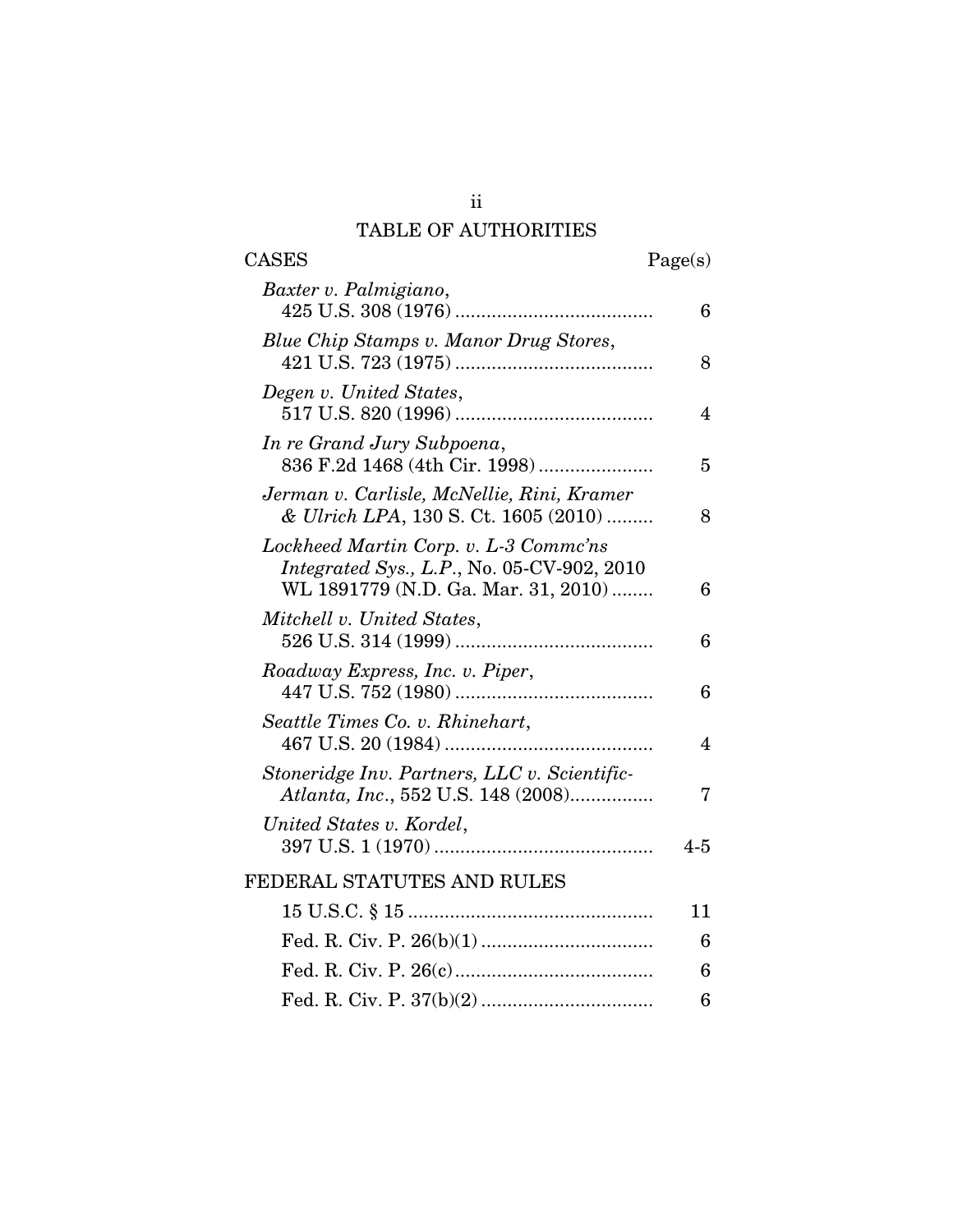# TABLE OF AUTHORITIES—Continued

iii

# ${\bf OTHER~AUTHORITIES} \hspace{2.0cm} {\bf Page(s)}$

| Antitrust Damage Allocation: Hearings<br>Before the Subcomm. on Monopolies and<br>Commercial Law of the H. Comm. on the<br>Judiciary, 97th Cong. 7 (1982)                                           | 7   |
|-----------------------------------------------------------------------------------------------------------------------------------------------------------------------------------------------------|-----|
| Antitrust Equal Enforcement Act of 1979:<br>Hearings on S. 1468 Before the Subcomm.<br>on Antitrust, Monopoly, and Business<br>Rights of the Senate Comm. on the<br>Judiciary, 96th Cong. 85 (1979) | 7-8 |
| Howard M. Erichson, Coattail Class Actions:<br>Reflections on Microsoft, Tobacco, and<br>the Mixing of Public and Private Lawyer-<br>ing in Mass Litigation, 34 U.C. Davis L.                       | 11  |
| Donald W. Hawthorne, Recent Trends in<br>Federal Antitrust Class Action Cases, 24                                                                                                                   |     |
| Robert H. Lande & Joshua P. Davis, Bene-<br>fits From Private Antitrust Cases: An<br>Analysis of Forty Cases, 42 U.S.F. L.                                                                          | 11  |
| Reply Brief for the United States, $FCC$ v.<br>AT&T Inc., 131 S. Ct. 1177 (2011) (No.                                                                                                               | 10  |
| Mike Scarcella, DOJ Defending Grand<br>Jury Subpoenas in Trade Secrets Theft<br>Investigation, The Blog of LegalTimes,                                                                              |     |
| Mike Scarcella, DOJ Presses Law Firms in                                                                                                                                                            | 9   |
| LCD Probe, Nat'l L. J., May 10, 2010                                                                                                                                                                | 12  |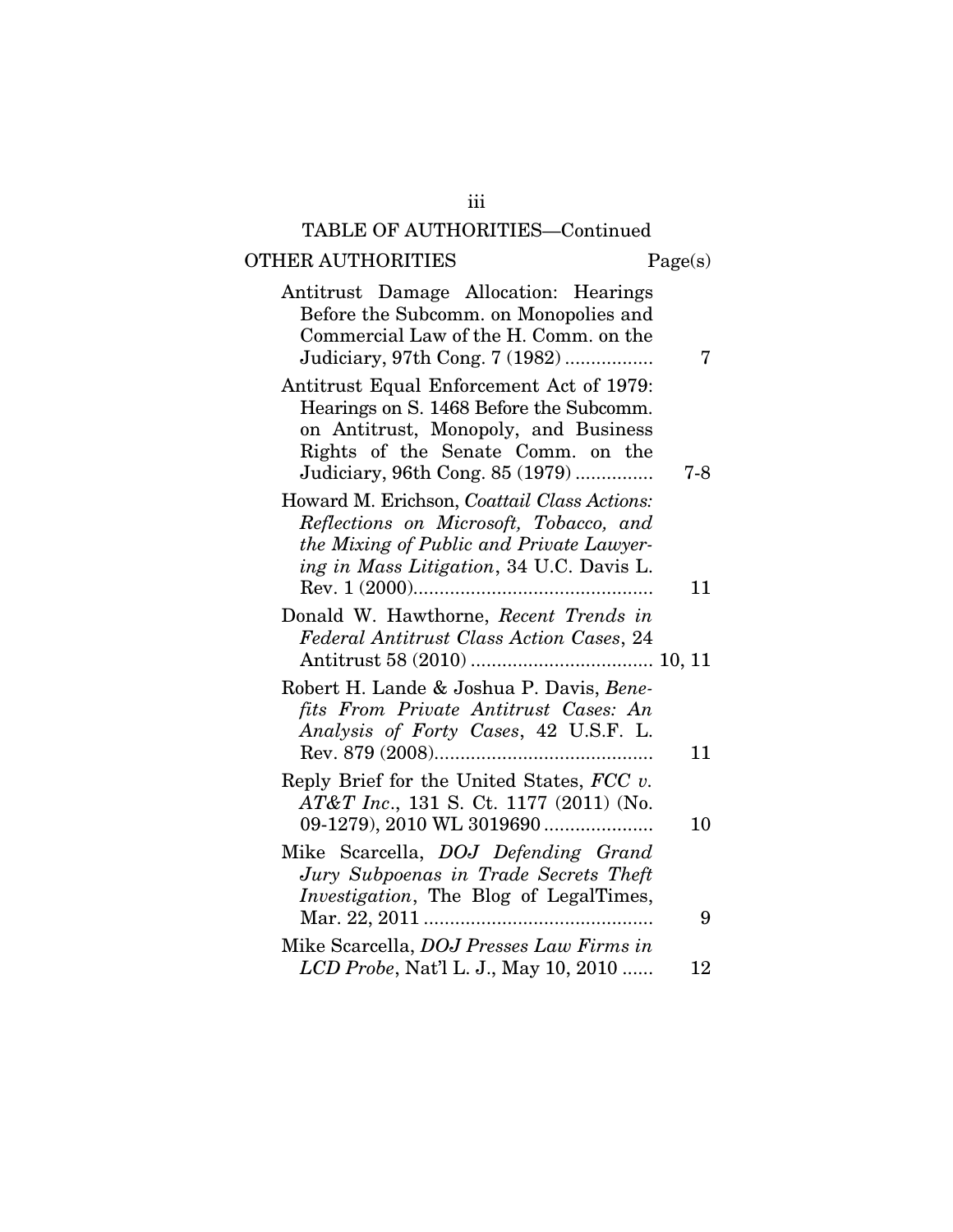### **INTEREST OF** *AMICI CURIAE* [1](#page-5-0)

The Chamber of Commerce of the United States of America (the "Chamber") is the world's largest business federation. It directly represents 300,000 members and indirectly represents the interests of over 3 million business, trade, and professional organizations of every size, in every business sector, and from every region of the country. A central function of the Chamber is to represent the interests of its members in important matters before the courts, Congress, and the Executive Branch. To that end, the Chamber files briefs as *amicus curiae* in cases that raise issues of vital concern to the Nation's business community.

DRI—the Voice of the Defense Bar ("DRI") is an international organization comprised of more than 23,000 civil defense attorneys. DRI strives to improve the civil justice system by addressing issues of importance to the civil defense bar. For more than a half-century, DRI has worked to make the civil justice system more fair, efficient, and—where national issues are involved—consistent. DRI promotes these objectives by participating as *amicus curiae* in cases that have direct and significant impacts on DRI's members and their clients.

<u>.</u>

<span id="page-5-0"></span><sup>&</sup>lt;sup>1</sup> No counsel for a party authored this brief in whole or in part, and no party or counsel for a party made a monetary contribution intended to fund the preparation or submission of this brief. No one other than *amici curiae*, their members, or *amici*'s counsel made a monetary contribution to the preparation or submission of this brief. Letters from the parties consenting to the filing of this brief have been filed with the Clerk of the Court. Counsel of record for all parties received notice at least ten days prior to the due date of *amici curiae*'s intention to file this brief.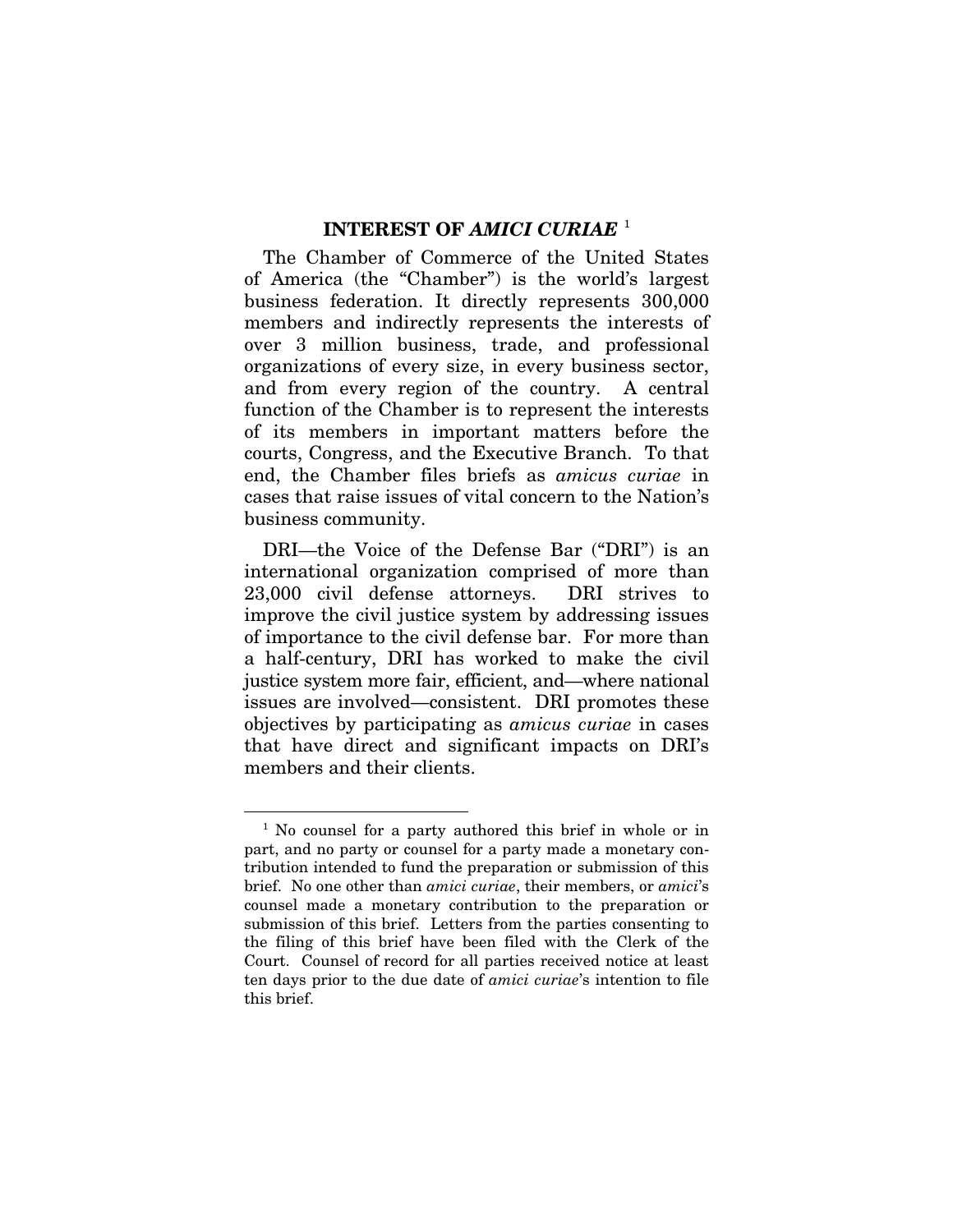Two factors prompt *amici*'s participation in this case. First, the *per se* rule adopted in the Ninth Circuit's decision places defendants in the "untenable position" of choosing between the risk of adverse consequences in civil litigation and the risk of selfincrimination in a parallel criminal investigation. App. 5a. Plaintiffs can exploit this dilemma as leverage to extract speedy and sizable settlements unwarranted by the merits of their cases. Second, the express three-way circuit split, which spans six circuits, creates inconsistent laws nationwide and inevitably leads to predatory forum shopping. The implications of the Ninth Circuit's ruling—and the circuit split it exacerbates—stretch far beyond antitrust litigation.

#### **INTRODUCTION**

This dispute arises out of concurrent civil litigation and grand jury proceedings against domestic and foreign manufacturers of thin-film transistor, liquid crystal display panels (TFT-LCDs) for alleged pricefixing. Rather than stay the civil action pending resolution of the criminal investigation, the district court below ordered the civil defendants (some of whom have not been indicted in the ongoing criminal investigation) to produce discovery to the civil plaintiffs. Based in part on the government's argument that proceeding with civil discovery could place defendants in the "untenable position" of having to choose between fully defending the civil action and maintaining their Fifth Amendment right against self-incrimination, the district court entered an order specifically prohibiting the government from obtaining the civil discovery for use as evidence in the grand jury investigation. App. 5a-6a. It was in reliance upon this discovery order and the accompanying civil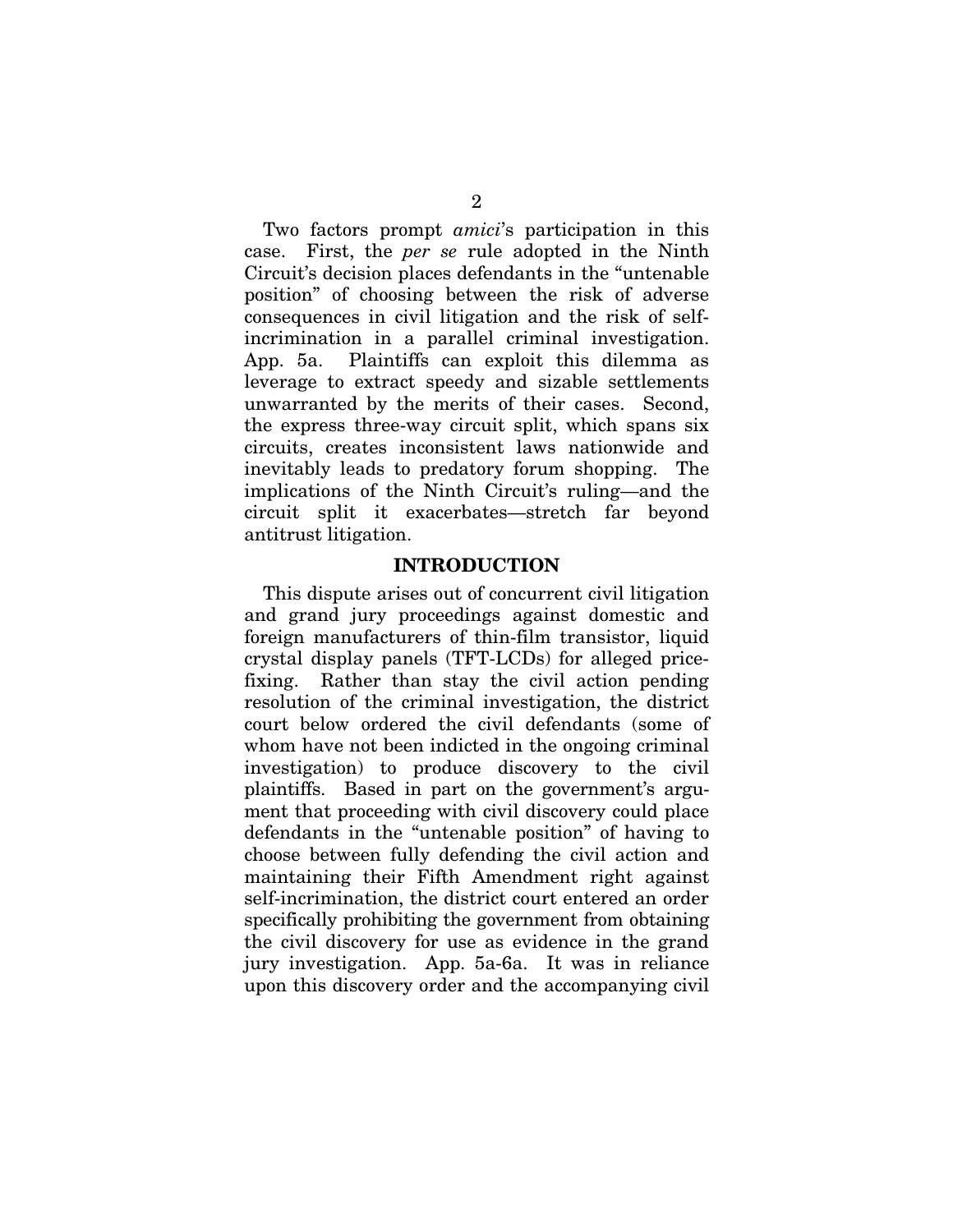protective order that defendants produced significant information from outside the United States.

Two years later, the government reversed course and issued the grand jury subpoenas at issue here. Those subpoenas sought all discovery from the related civil action, including deposition testimony and foreign-origin documents brought into the United States by the civil defendants. Pet. 12. After the district court quashed the subpoenas, the Ninth Circuit reversed. The Ninth Circuit based its decision on a *per se* rule in which a grand jury subpoena always trumps a civil protective order, regardless of any countervailing considerations. This result automatically "expand[s] the DOJ's subpoena power beyond its current geographical limits," and provides the government with criminal discovery it would not have obtained but for the defendants' good-faith reliance on the discovery and protective orders in the concurrent civil litigation. App. 6a.

Like the Ninth Circuit, the Fourth and Eleventh Circuits have utilized a *per se* rule favoring grand jury subpoenas over protective orders in all circumstances. In contrast, the Second Circuit adopted the opposite approach, extending the safeguards of a civil protective order to grand jury subpoenas absent extraordinary circumstances. The First and Third Circuits have chosen a middle ground: a rebuttable presumption that grand jury subpoenas will be enforced over civil protective orders. Thus, six federal circuits have developed three completely different outcomes for defendants that face simultaneous civil and criminal proceedings and that must choose between defending their rights in one forum to their detriment in the other. This circuit split is plainly ripe for the Court's review.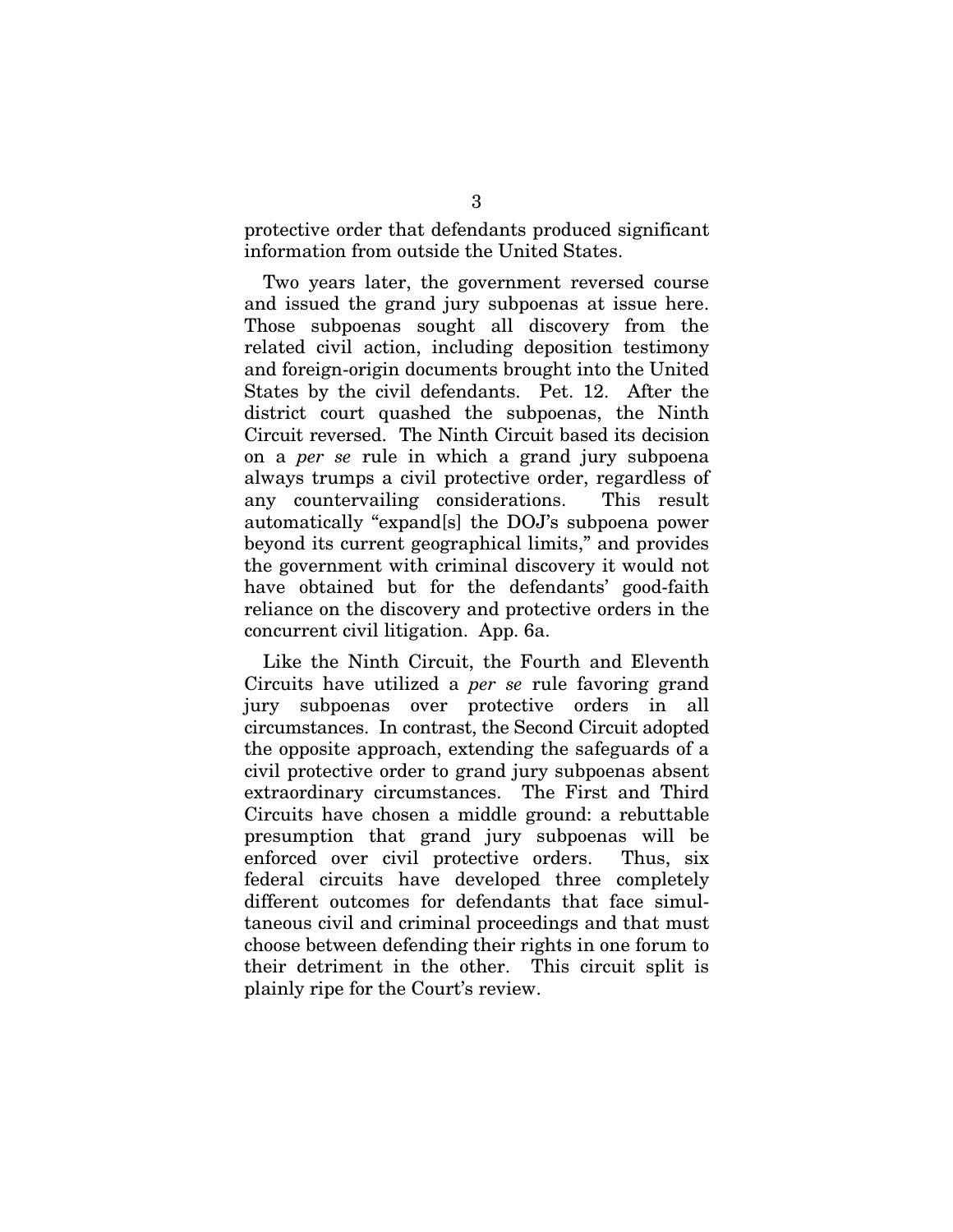#### **ARGUMENT**

## **I. THIS COURT'S REVIEW IS NEEDED TO CORRECT THE DECISION BELOW AND RESOLVE A THREE-WAY CIRCUIT SPLIT.**

This Court has endorsed the use of "protective orders to prevent parties from using civil discovery to evade restrictions on discovery in criminal cases." *Degen v. United States*, 517 U.S. 820, 826 (1996). The Ninth Circuit, however, has failed to heed this Court's guidance. Applying a *per se* rule in which a grand jury subpoena always trumps a civil protective order, the Ninth Circuit dramatically expanded the DOJ's subpoena power, App. 6a, and jeopardized the district court's ability to conduct full and fair civil proceedings. *See Seattle Times Co. v. Rhinehart*, 467 U.S. 20, 36 (1984) ("The unique character of the discovery process requires that the trial court have substantial latitude to fashion protective orders.").

The Ninth Circuit's decision leads to two immediate and harmful consequences. First, it incentivizes plaintiffs to seek overly broad and foreign-based discovery from civil defendants in order to leverage the specter of possible criminal prosecution and thus force quick and unwarranted settlements. Second, the decision below exacerbates a troubling three-way circuit split that will encourage predatory forum shopping.

## **A. Plaintiffs Can Exploit The Ninth Circuit's** *Per Se* **Rule To Leverage Speedy And Sizable Settlements In Non-Meritorious Cases.**

As this Court has recognized, requiring a corporation to defend itself through the testimony of an employee that might "subject[] himself to a 'real and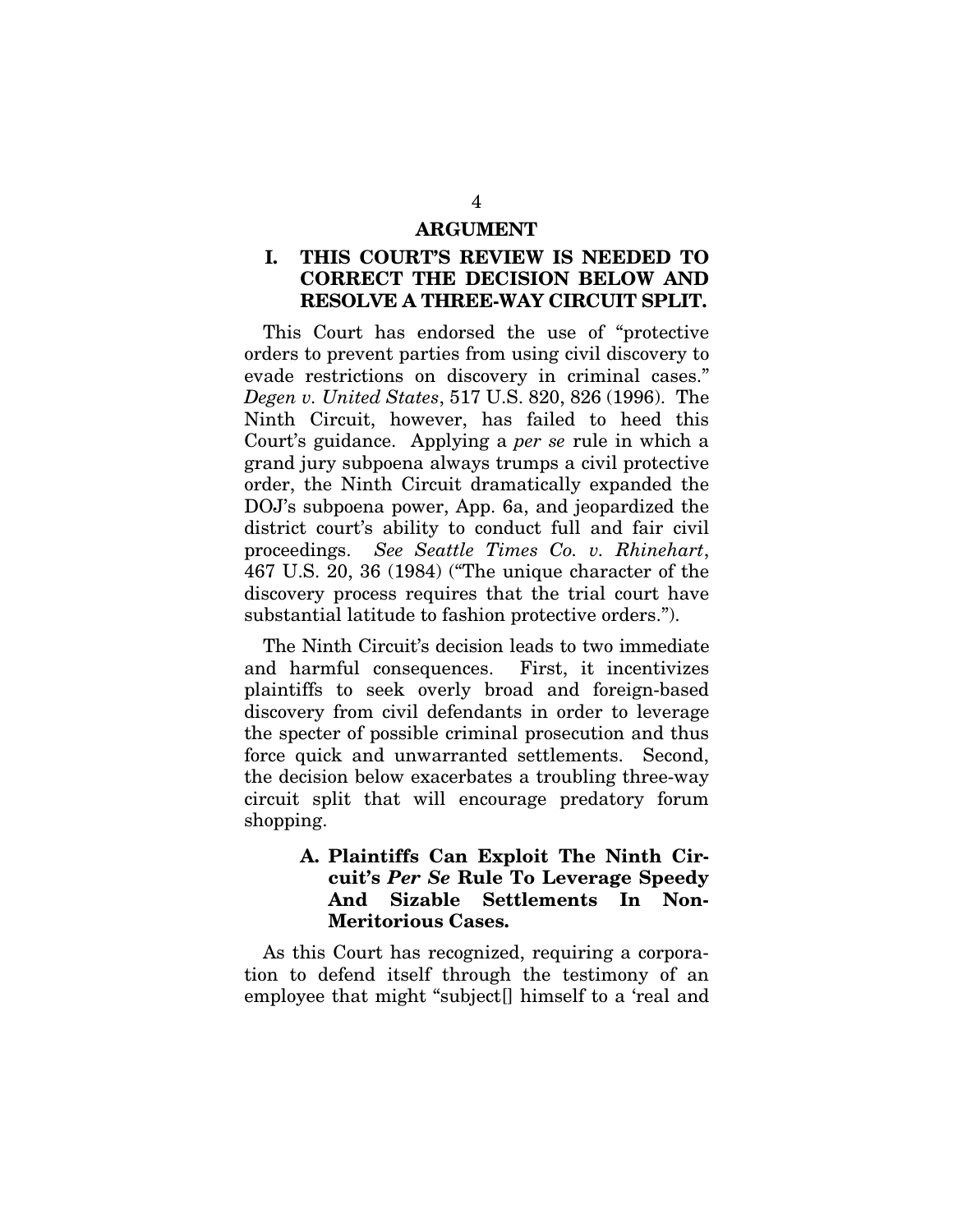appreciable risk' of self-incrimination" presents a "troublesome question." *United States v. Kordel*, 397 U.S. 1, 8-9 (1970). "[I]n such a case," the Court posited, "the appropriate remedy would be a protective order under Rule 30(b), postponing civil discovery until termination of the criminal action." *Id*. at 9. Defendants in this case sought to stay discovery, but the district court denied that request in favor of limited discovery and the protective order that was nullified subsequently by the Ninth Circuit. App. 5a. This outcome is characteristic of the predicament faced by other litigants in concurrent civil and criminal proceedings where discovery stays are denied. *See, e.g.*, *In re Grand Jury Subpoena*, 836 F.2d 1468, 1469 (4th Cir. 1998) (district court denied stay and issued protective order to safeguard deponents' Fifth Amendment rights).

When civil discovery is allowed to proceed, as here, a protective order provides no shelter from a grand jury subpoena under the Ninth Circuit's *per se* rule. The Ninth Circuit's rule forces deponents to assert their Fifth Amendment privilege and withhold testimony in order to avoid self-incrimination in the concurrent criminal proceeding. This "untenable" choice potentially deprives the corporate defendant of valuable evidence necessary to defend the civil suit. App. 5a. Similarly, defendants in follow-on suits cannot rely on a protective order to shield documents produced during civil discovery from a grand jury subpoena, even when those documents originated beyond the territorial subpoena power of U.S. prosecutors. Accordingly, the only way for a civil defendant to prevent the government from using foreign-based documents in a concurrent criminal proceeding would be to refuse to produce those documents in civil discovery.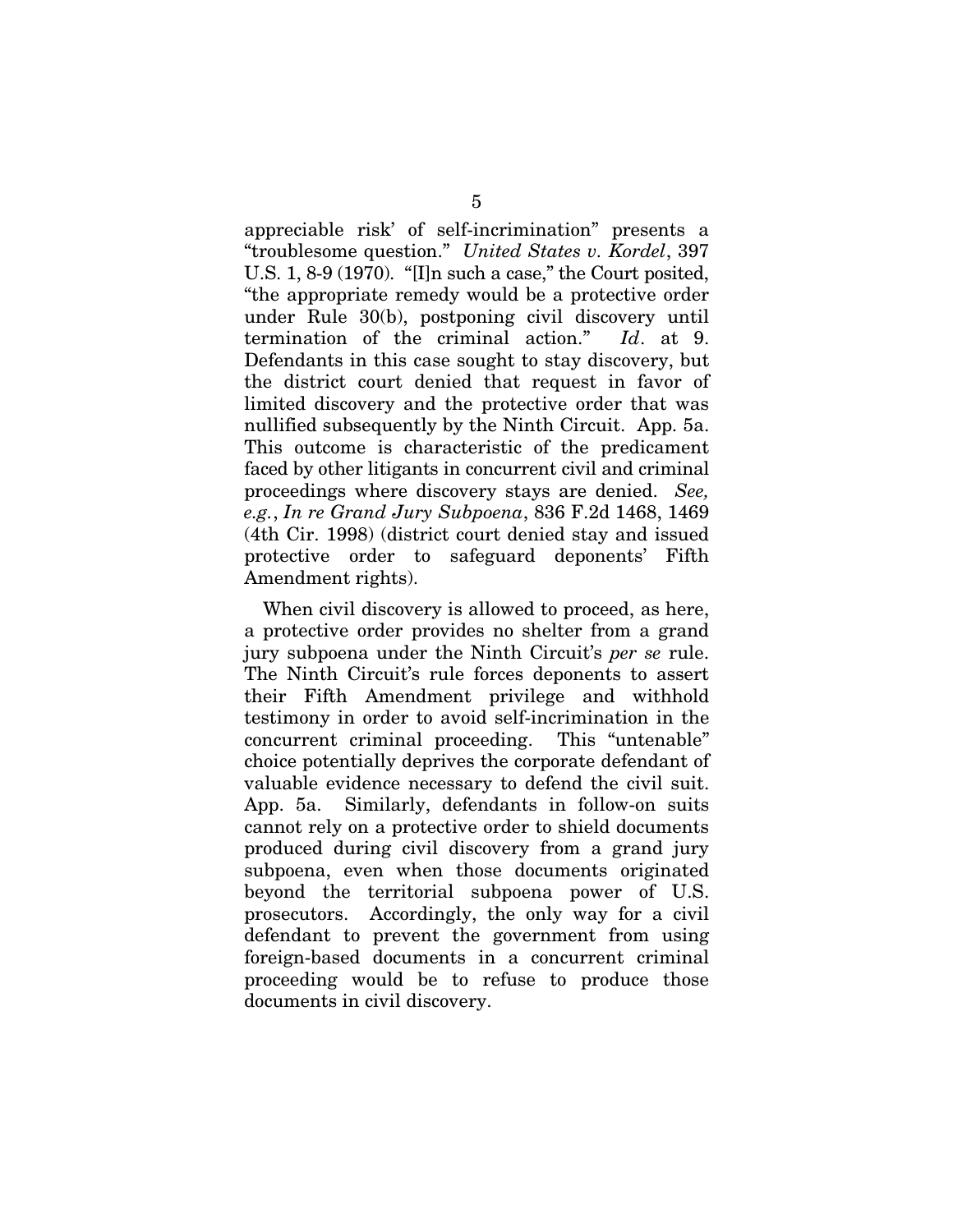Noncompliance with civil discovery carries heavy penalties. A defendant's refusal to comply with relevant discovery requests can result in monetary sanctions, adverse inferences, and even default on the civil claims. Fed. R. Civ. P. 37(b)(2); *Mitchell v. United States*, 526 U.S. 314, 328 (1999) ("invocation of the [Fifth Amendment] privilege . . . [runs] the risk of suffering an adverse inference or even a default"); *Roadway Express, Inc. v. Piper*, 447 U.S. 752, 763 (1980) (cataloging discovery sanctions); *see also, e.g.*, *Lockheed Martin Corp. v. L-3 Commc'ns Integrated Sys., L.P.*, No. 05-CV-902, 2010 WL 1891779 (N.D. Ga. Mar. 31, 2010) (vacating \$37.3 million jury award due to discovery noncompliance). Because the Fifth Amendment does not protect against the adverse consequences of silence in civil litigation, *Baxter v. Palmigiano*, 425 U.S. 308, 316-18 (1976), defendants face a legal dilemma: either defend oneself fully in the civil action at the risk of providing the government criminal discovery to which it has no right to access, or risk severe adverse consequences in the civil litigation in order to avoid disclosing incriminating information that lies beyond the grand jury's reach.

The mere existence of this dilemma dramatically increases the *ex ante* costs of civil litigation as defendants must take appropriate and costly measures to reduce potential criminal exposure. For example, defendants may elect to review foreign-based documents abroad rather than risk bringing those documents into the United States. Defendants also might file additional, aggressive motions to limit broad discovery requests on the basis of relevancy, oppression, or undue burden. Fed. R. Civ. P.  $26(b)(1)$ , (c). These measures, which are necessary to mitigate the risk that civil discovery will be misused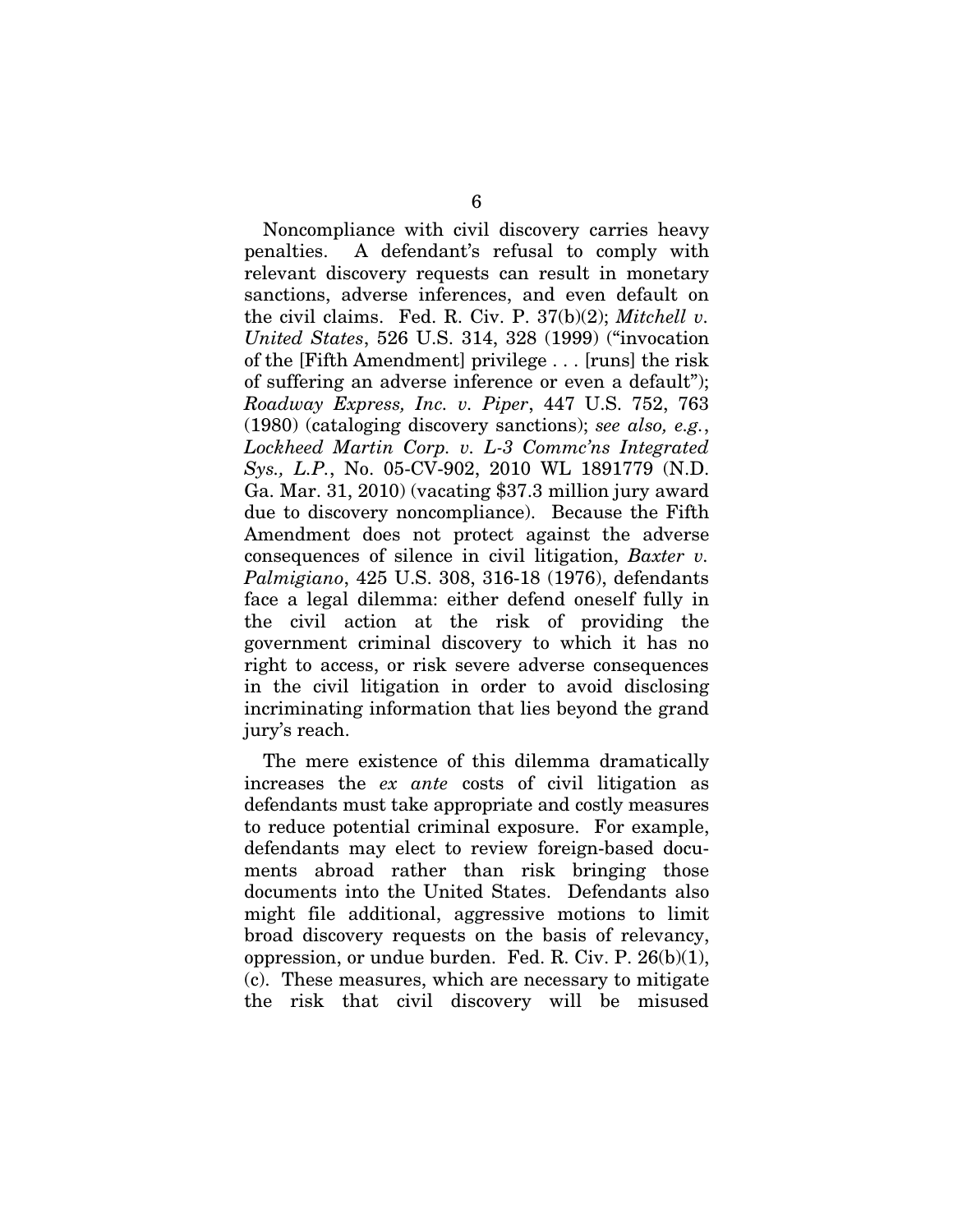in criminal proceedings, come with significant financial costs borne overwhelmingly by defendants.

Even more significantly, enterprising plaintiffs can exploit these *ex ante* costs, as well as defendants' concern about disclosing potentially incriminating evidence to which the government is not otherwise entitled, in order to leverage settlements in nonmeritorious civil cases. Defendants may be willing to settle such cases rather than risk the threat of having documents and deposition testimony subpoenaed in a concurrent criminal investigation and to avoid the high legal costs required to limit the scope of civil discovery. *See Stoneridge Inv. Partners, LLC v. Scientific-Atlanta, Inc.*, 552 U.S. 148, 163 (2008) (weighing the "practical consequence[]" "that extensive discovery and the potential for uncertainty and disruption in a lawsuit allow plaintiffs with weak claims to extort settlements from innocent companies"). In contrast, in jurisdictions where defendants can rely on civil protective orders to shield discovery from grand jury subpoenas (like the Second Circuit), costly *ex ante* remedial measures would be unnecessary and the civil playing field would be  $leveled<sup>2</sup>$  $leveled<sup>2</sup>$  $leveled<sup>2</sup>$ 

-

<span id="page-11-0"></span><sup>2</sup> The risk of unwarranted settlement has a long pedigree in private antitrust litigation. *See* Antitrust Damage Allocation: Hearings Before the Subcomm. on Monopolies and Commercial Law of the H. Comm. on the Judiciary, 97th Cong. 7 (1982), p. 67 (statement of Hon. William F. Baxter, Assistant Attorney General, Antitrust Division, Department of Justice) (expressing the need to "reduce certain abuses of antitrust litigation that now occur, cases that are brought without any very substantial prospect of success and really can only be characterized as shakedown attempts, whereby people are induced to settle to save the litigation and discovery costs and so on that lie between them and the future"); Antitrust Equal Enforcement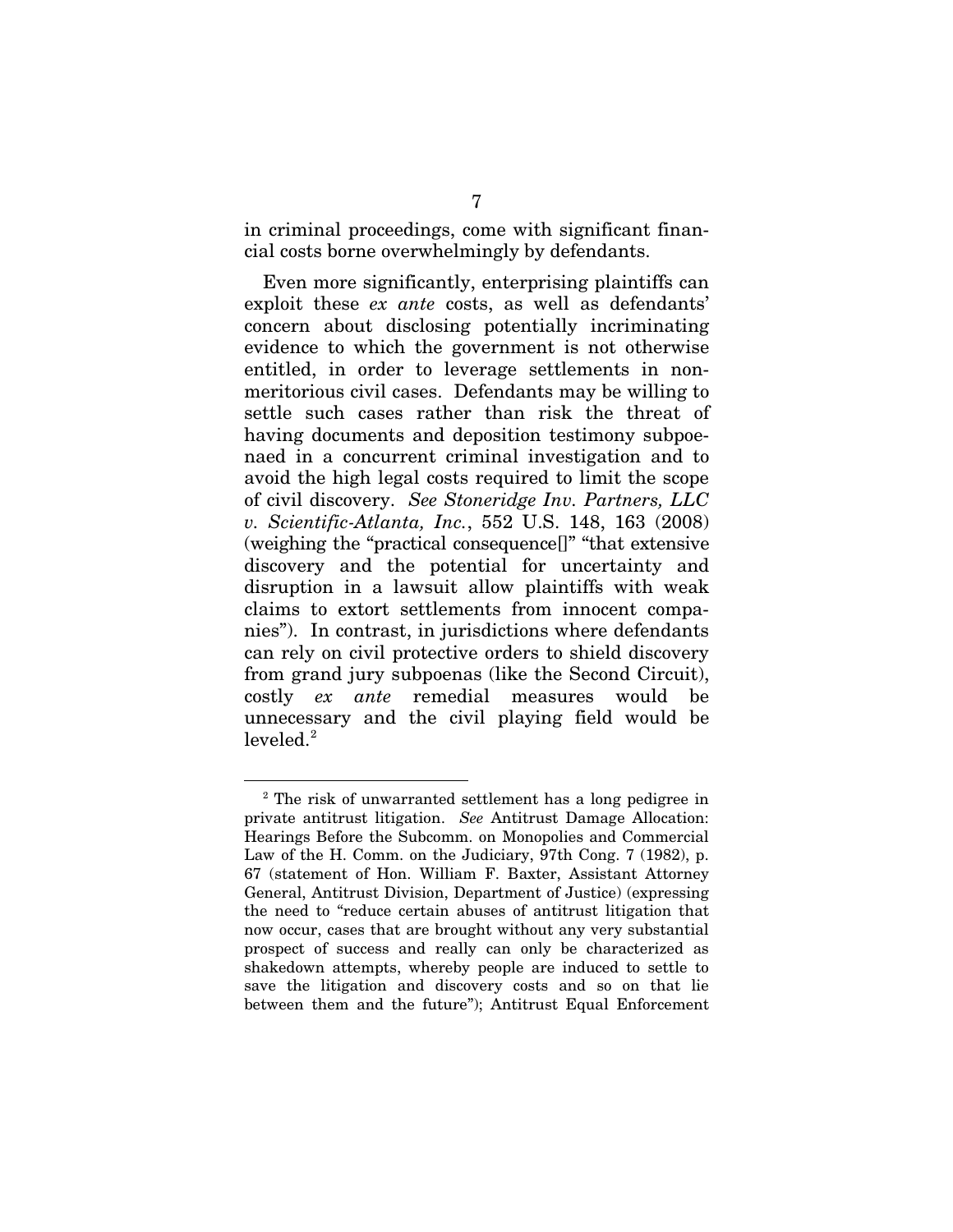Federal courts have no interest in promoting the "type of litigation, where the mere existence of an unresolved lawsuit has settlement value to the plaintiff . . . [only] because of the threat of extensive discovery and disruption of normal business activities which may accompany a lawsuit which is groundless in any event." *Blue Chip Stamps v. Manor Drug Stores*, 421 U.S. 723, 742-43 (1975). Rather, "when the costs of discovery and litigation are used to force settlement even absent fault or injury . . . the Court, by failing to adopt a reasonable interpretation to counter th[is] excess[], risks compromising its own institutional responsibility to ensure a workable and just litigation system." *Jerman v. Carlisle, McNellie, Rini, Kramer & Ulrich LPA*, 130 S. Ct. 1605, 1628-29 (2010) (Kennedy, J., dissenting).

Finally, the government's lack of "bad faith" in proceedings below, App. 3a, is irrelevant. Collusion between prosecutors and plaintiffs is unnecessary in situations, like this one, where the interests of plaintiffs and prosecutors align; plaintiffs have the incentive to seek overly broad civil discovery precisely *because* prosecutors could use that discovery—to which they are not otherwise entitled—to secure a criminal indictment or conviction. The specter of criminal prosecution inevitably inures to plaintiffs' benefit, and plaintiffs do not need the government's

<u>.</u>

Act of 1979: Hearings on S. 1468 Before the Subcomm. on Antitrust, Monopoly, and Business Rights of the Senate Comm. on the Judiciary, 96th Cong. 85 (1979), p. 66 (statement of Donald G. Kempf, Jr.) ("The fact of the matter is that today antitrust settlements are being entered into which bear no necessary relationship to whether or not the defendants engaged in any improper conduct or whether or not the plaintiffs suffered any damage.").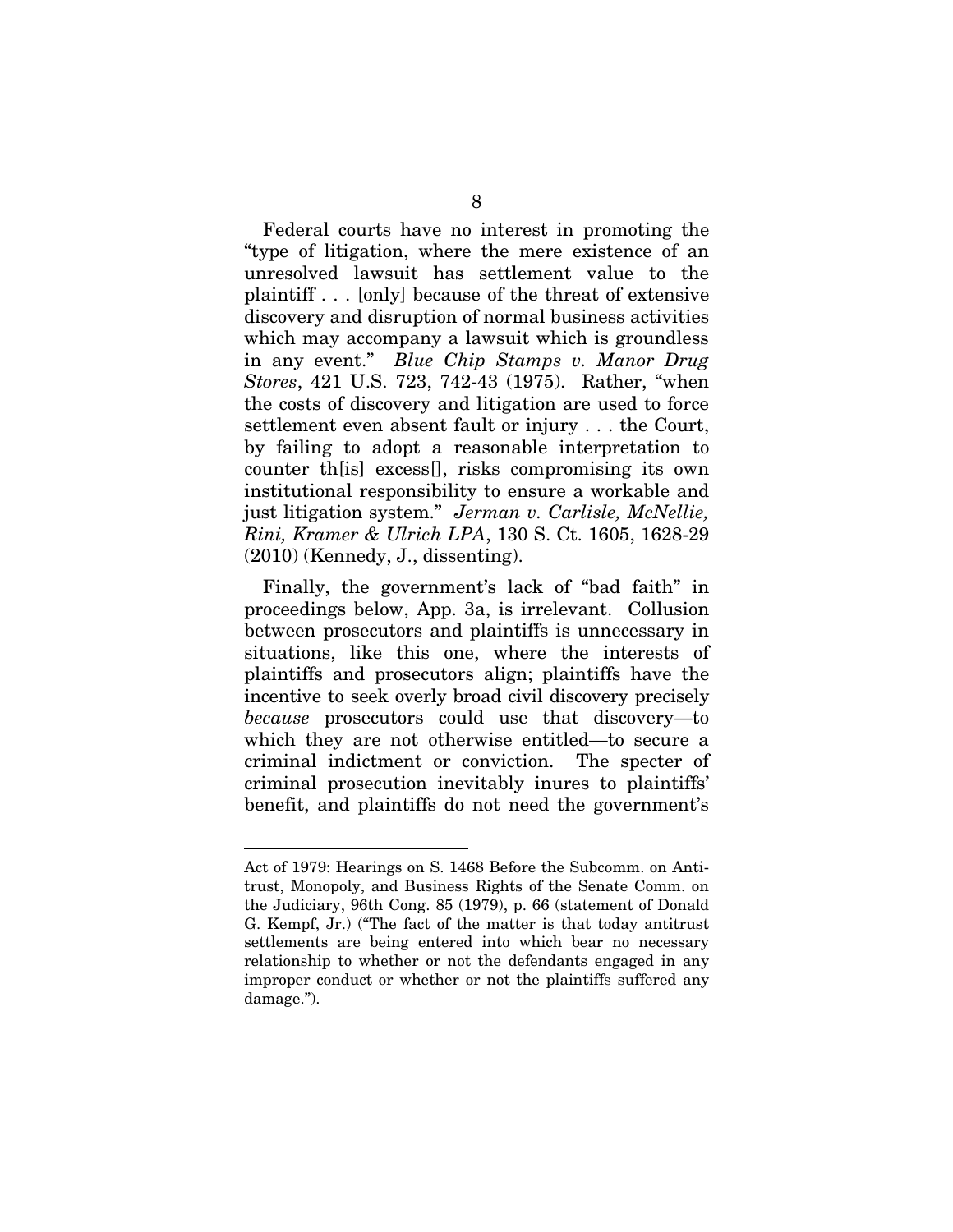complicity or involvement in such tactics. As a result, disputes like this one can be expected to recur. *See* Mike Scarcella, *DOJ Defending Grand Jury Subpoenas in Trade Secrets Theft Investigation*, The Blog of LegalTimes, Mar. 22, 2011 (covering recent proceedings in the Fourth Circuit over an accusation "that prosecutors were unfairly piggybacking on [discovery in a] civil action, using subpoenas to try to grab documents outside of the grand jury's power"), *available at* [http://legaltimes.typepad.com/blt/2](http://legaltimes.typepad.com/blt/)011/03/ doj-defending-grand-jury-subpoenas-in-trade-secretstheft-investigation.html.

### **B. The Existing Circuit Split Incentivizes Forum Shopping.**

In the Fourth, Ninth, and Eleventh Circuits (the *per se* Circuits), civil defendants risk sanctions, adverse inferences, or default in order to protect fully their constitutional right against self-incrimination. Pet. 16-18. In contrast, defendants in the Second Circuit can rely on the security afforded by a civil protective order to produce documents and robustly defend a civil lawsuit on the merits without fearing the government's exploitation of civil disclosures to secure a criminal indictment. Pet. 18-20. Without a doubt, plaintiffs who bring follow-on civil lawsuits in the Fourth, Ninth, and Eleventh Circuits have a distinct strategic advantage that is unavailable to plaintiffs in the Second Circuit.

The temptation to forum shop is irresistible under these conditions. That temptation increases in cases involving large corporations, which, because of their far-reaching enterprises, usually are subject to personal jurisdiction in multiple circuits. It would be naïve to think that plaintiffs would not exploit such a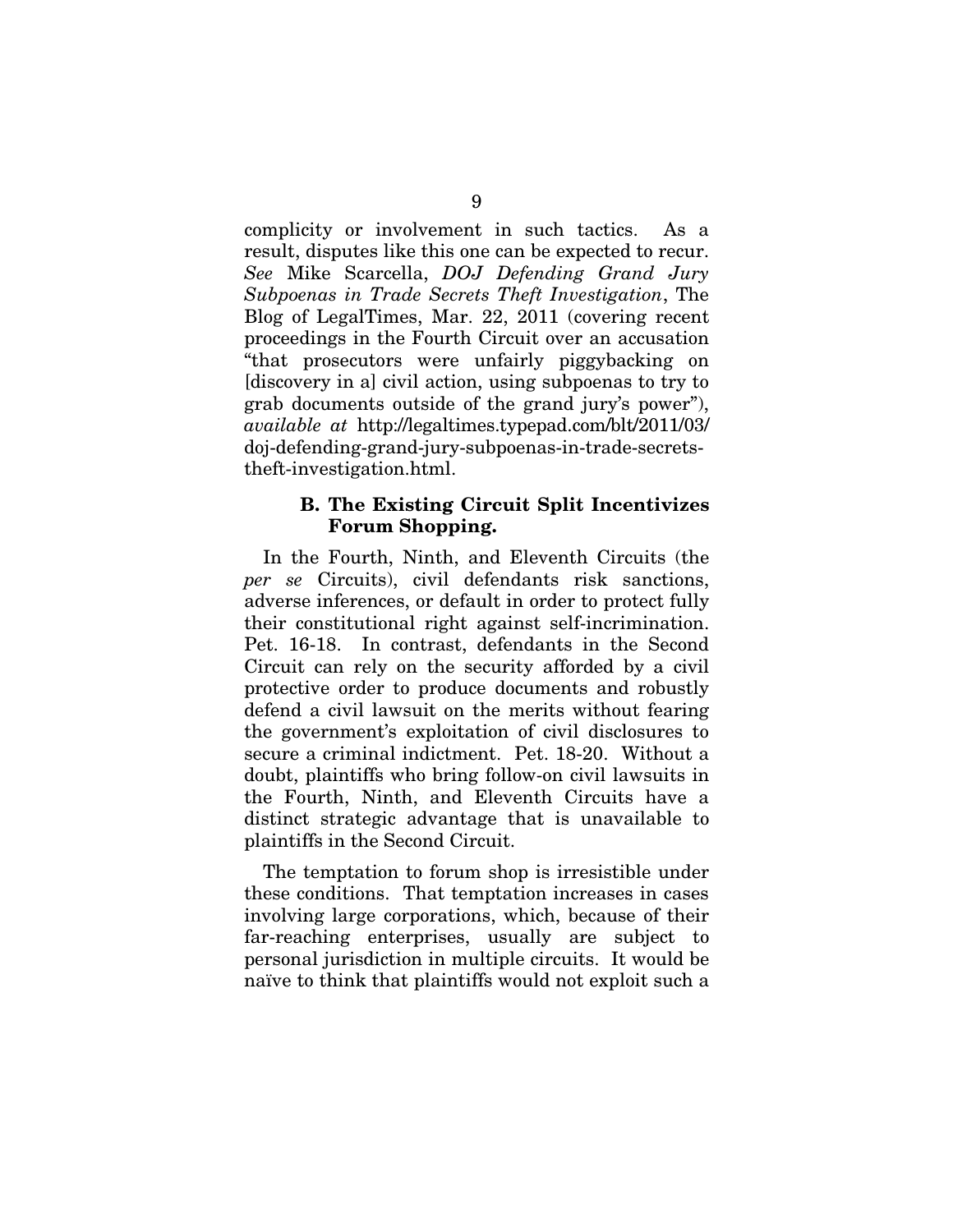significant advantage that they can leverage for settlement purposes when given the option of bringing a follow-on lawsuit in the Ninth Circuit versus the Second Circuit. Prosecutors, too, face the same temptation to forum shop, given their discretion in selecting an appropriate jurisdiction from which to issue a subpoena. Even the possibility that prosecutors would be employing such gamesmanship undermines public confidence in the uniform and fair application of criminal laws.

Presently, half of the nation's circuit courts have ruled on the interplay between civil protective orders and grand jury subpoenas. The result is three different, intractable positions on this issue among the three most active circuits for federal antitrust litigation. Pet. 16-23 (detailing circuit split); Donald W. Hawthorne, *Recent Trends in Federal Antitrust Class Action Cases*, 24 Antitrust 58, 59 (2010) (62% of antitrust class action suits are filed in the Ninth, Third, and Second Circuits). In another recent case, the government successfully sought certiorari on the ground that a single inconsistent circuit decision, "if left unreviewed, w[ould] encourage corporate entities to engage in forum shopping to capitalize on the ruling." Reply Brief for the United States at 9-10, *FCC v. AT&T Inc.*, 131 S. Ct. 1177 (2011) (No. 09-1279), 2010 WL 3019690. The circuit split in this case is indisputably broader than it was in *FCC v. AT&T* and just as stark. In order to prevent forum shopping and ensure the uniform application of laws nationwide, the Court should grant certiorari and resolve these inconsistent judgments.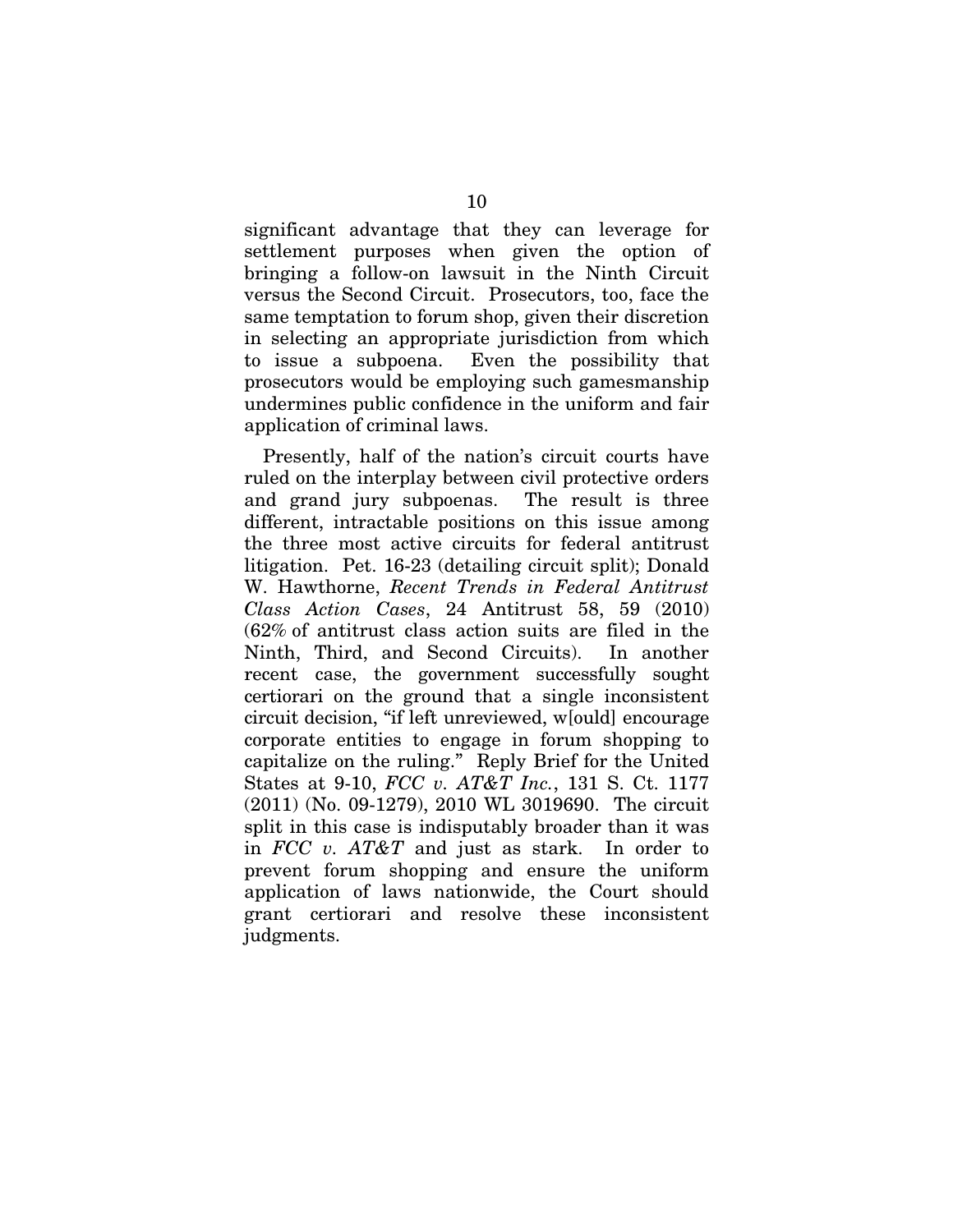### **II. THIS CASE HAS BROAD IMPLICATIONS FOR NUMEROUS AREAS OF LAW.**

As Petitioner correctly notes, civil suits often follow immediately on the heels of the government's announcement of a criminal investigation. Pet. 5; App. 8a. Nearly 60% of federal antitrust class action cases filed from 2007 to 2009 arose from a prior government enforcement action. Hawthorne, *supra*, at 58 (reviewing 121 lead cases compiled from 1,811 class action complaints). A survey of the 40 largest successful private antitrust lawsuits similarly revealed that only 15 of those cases did *not* follow government enforcement actions. Robert H. Lande & Joshua P. Davis, *Benefits From Private Antitrust Cases: An Analysis of Forty Cases*, 42 U.S.F. L. Rev. 879, 897-98 (2008). In antitrust cases like this one, piggyback plaintiffs seek to reap the spoils of a government investigation by filing civil lawsuits for treble damages and attorneys' fees under the Clayton Act. 15 U.S.C. § 15.

This "follow-on phenomenon" recurs in a broad range of cases affecting many business sectors. In addition to the antitrust context, similar suits have been filed in products liability, securities, white collar, civil rights, and consumer fraud litigation. Howard M. Erichson, *Coattail Class Actions: Reflections on Microsoft, Tobacco, and the Mixing of Public and Private Lawyering in Mass Litigation*, 34 U.C. Davis L. Rev. 1, 2 (2000); *see also* Pet. 24-25. The practice has become so ubiquitous that one commentator concluded, "[c]oattail class actions are a common feature of mass litigation" today. Erichson, *supra*, at 5. In this case alone, nearly 140 putative class action complaints were filed throughout the country following news that the DOJ was investigating